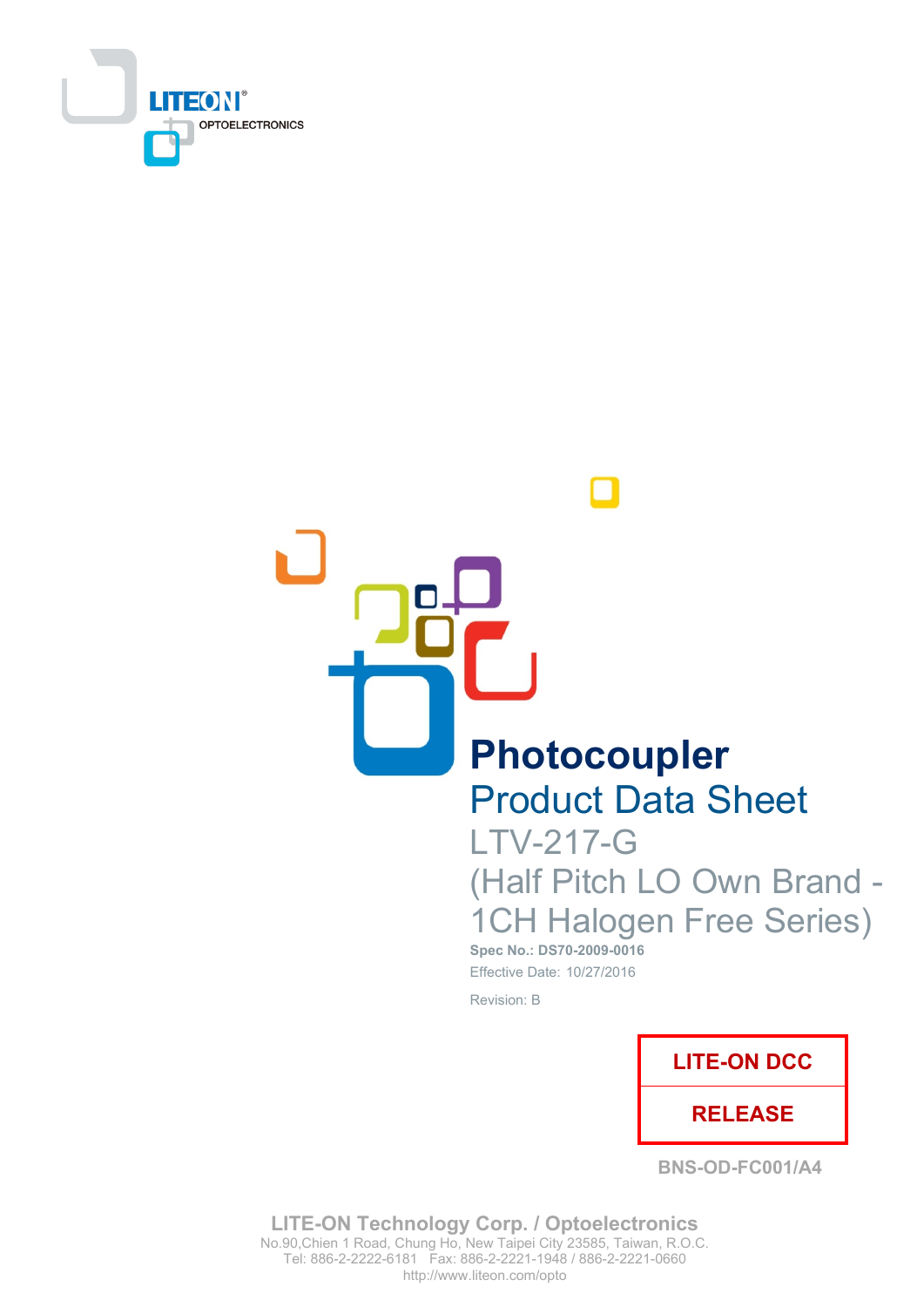

# Photocoupler LTV-2X7 series

## 1. DESCRIPTION

#### 1.1 Features

- Current transfer ratio (CTR) : MIN. 50% at  $I_F = 5mA$ ,  $V_{CE} = 5V$
- High input-output isolation voltage. (Viso=3,750Vrms)
- Employs double transfer mold technology
- Safety approval: **UL 1577** VDE DIN EN60747-5-5 (VDE 0884-5), CSA CA5A **FIMKO**
- RoHS Compliance: All materials be used in device are followed EU RoHS directive (No.2002/95/EC).
- ESD pass HBM 8000V/MM2000V
- MSL class1
- Halogen Free

#### **1.2 Applications**

- Hybrid substrates that require high density mounting.
- Programmable controllers
- System appliances, measuring instruments

 $1/15$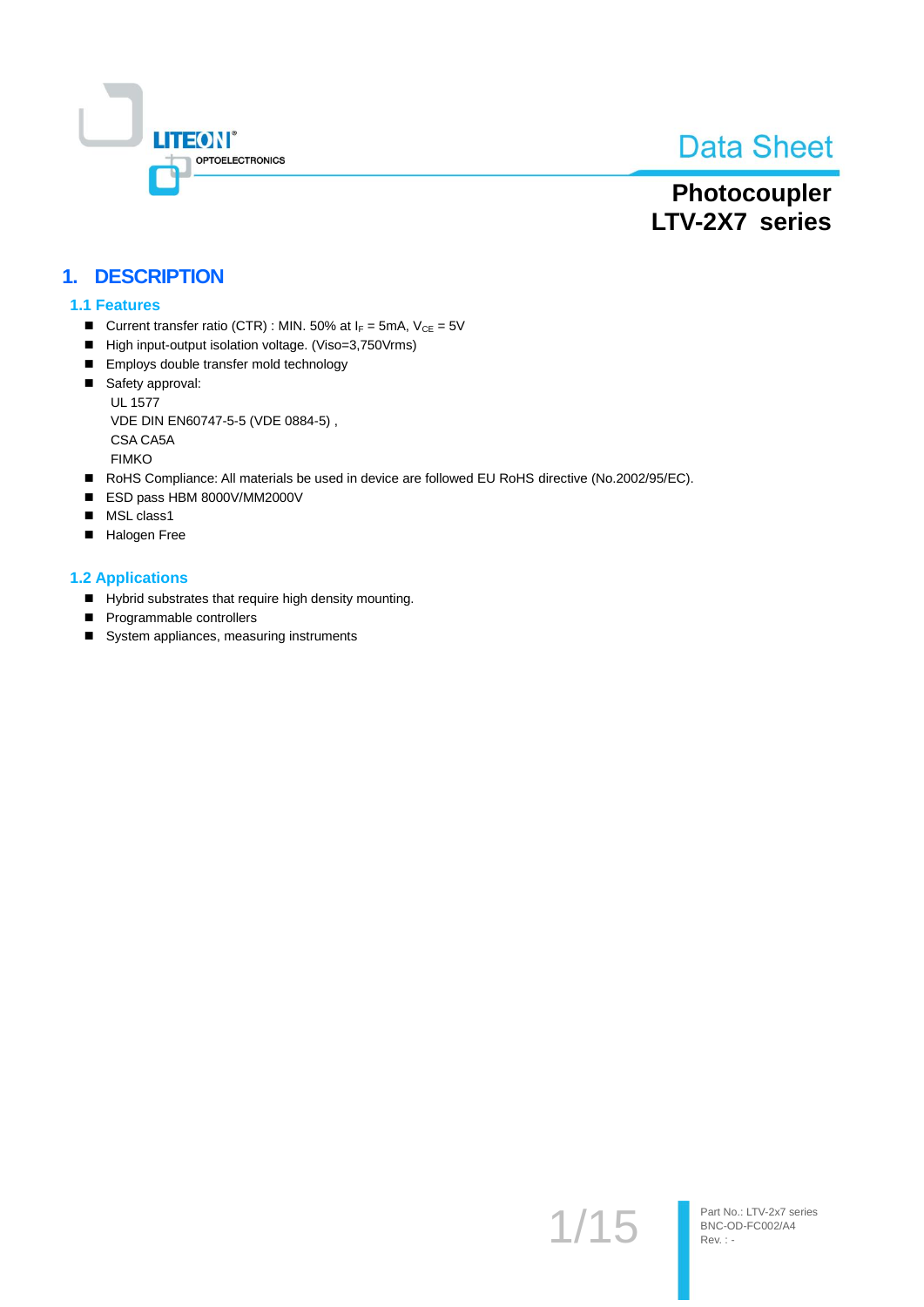

# Photocoupler LTV-2X7 series

## **2. PACKAGE DIMENSIONS**

## 2.1 LTV-217





### 2.2 LTV-227



 $2.00 + 0.2$ 

 $0.12 \pm 0.1$ 







2.3 LTV-247







#### Notes:

- 1. 1-digit year code, Example : 2010 = A 2-digit work week ranging from '01' to '53'
- 2. Rank shall be or shall not be marked
- 3. VDE mark only appears on devices or ordered "V" option.
- 4. "• indicates Halogen free option.

\*All dimensions in millimeters.

# $2/15$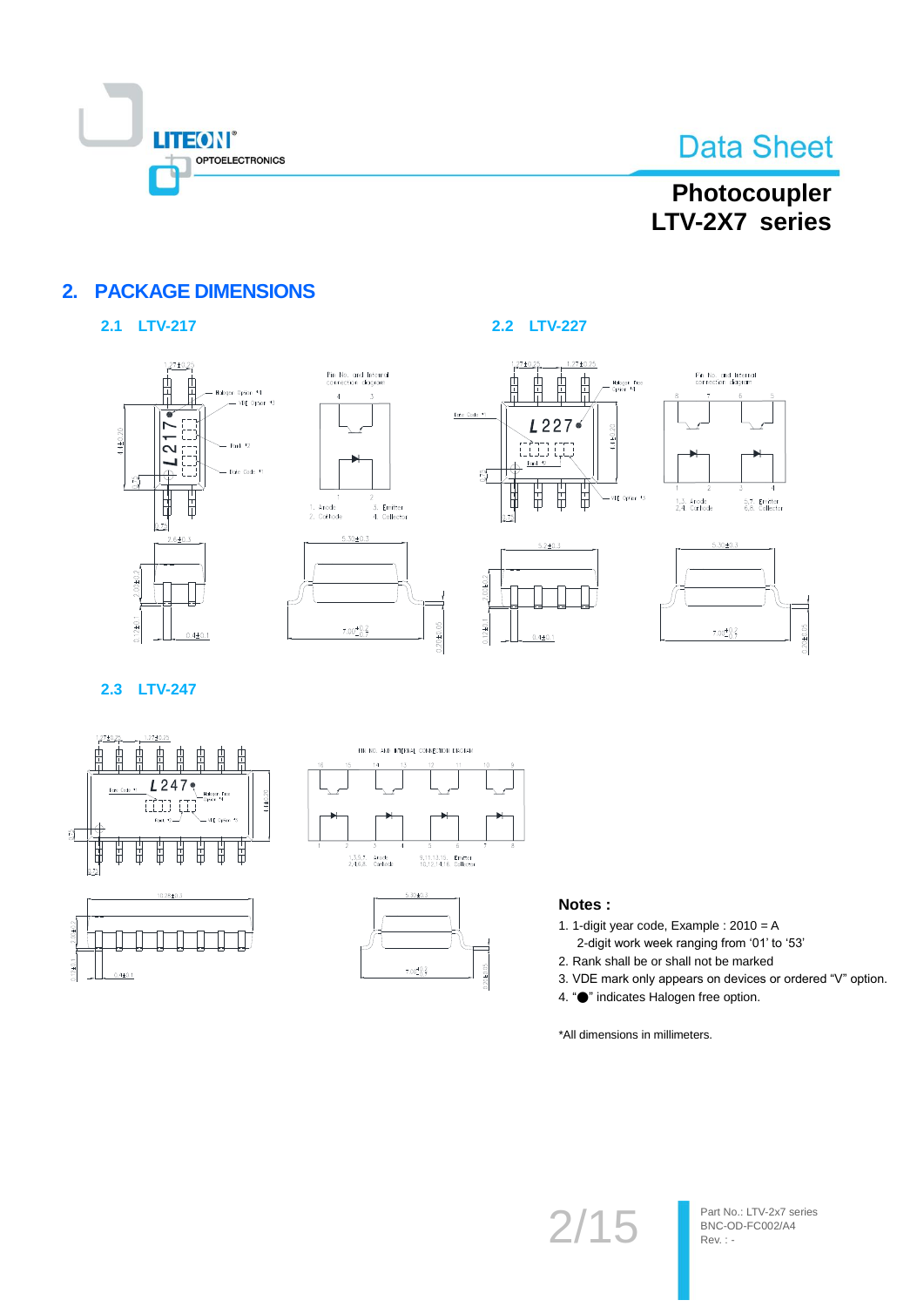

## Photocoupler LTV-2X7 series

## **3. TAPING DIMENSIONS**

## 3.1 LTV-217-TP



3.2 LTV-217



| <b>Description</b>                        | <b>Symbol</b>  | <b>Dimension in mm (inch)</b> |
|-------------------------------------------|----------------|-------------------------------|
| Tape wide                                 | W              | $12\pm0.3(0.47)$              |
| Pitch of sprocket holes                   | $P_0$          | $4\pm0.1$ (0.15)              |
| Distance of compartment                   | F              | $5.5\pm0.1$ (0.217)           |
|                                           | P <sub>2</sub> | $2\pm0.1$ (0.079)             |
| Distance of compartment to<br>compartment | P <sub>1</sub> | $8\pm0.1$ (0.315)             |

 $3/15$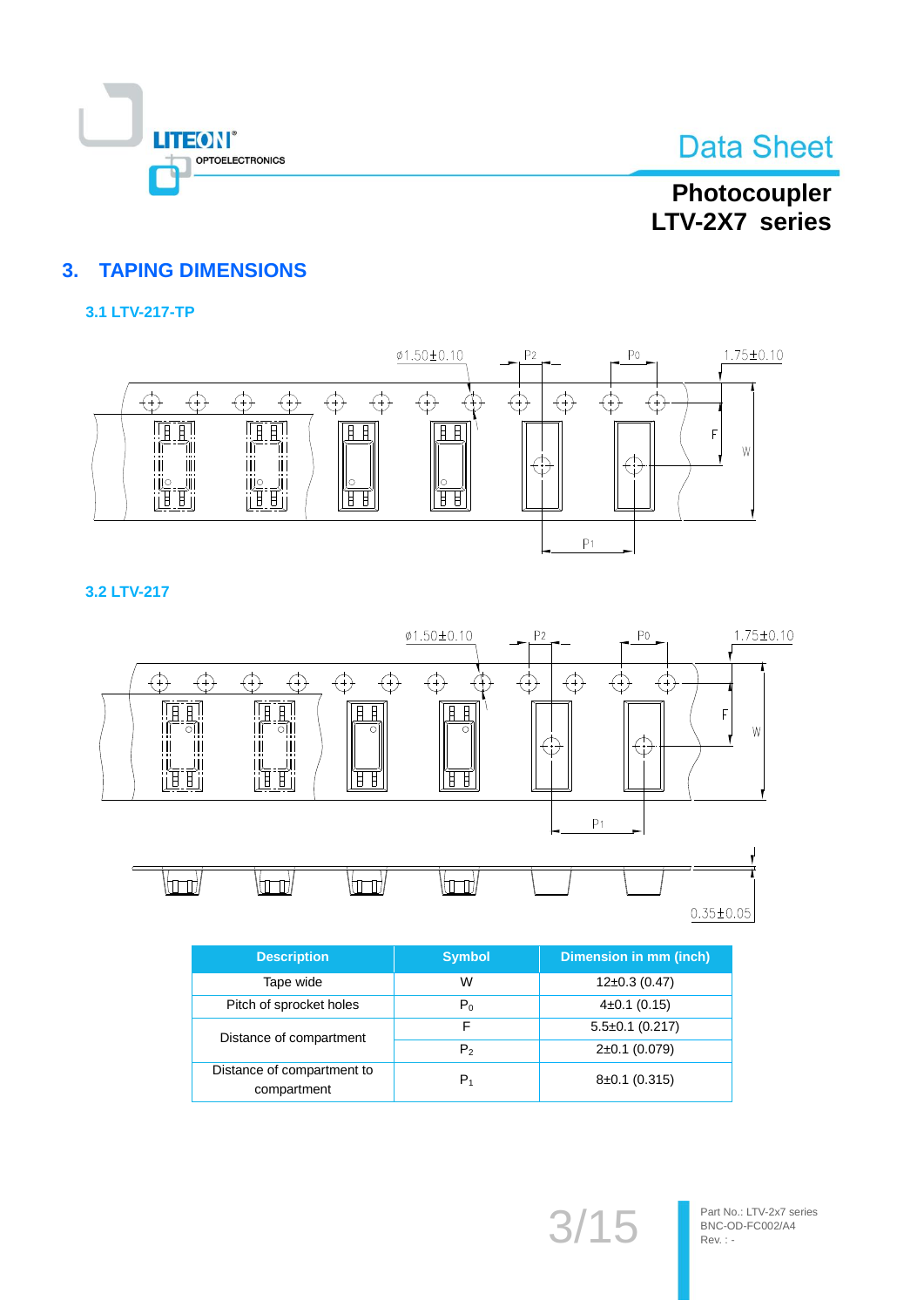

# Photocoupler LTV-2X7 series

## 3.3 LTV-227



| <b>Description</b>                        | <b>Symbol</b>  | <b>Dimension in mm (inch)</b> |
|-------------------------------------------|----------------|-------------------------------|
| Tape wide                                 | W              | $12\pm0.3(0.47)$              |
| Pitch of sprocket holes                   | $P_0$          | $4\pm0.1$ (0.15)              |
| Distance of compartment                   | F              | $5.5\pm0.1$ (0.217)           |
|                                           | P <sub>2</sub> | $2\pm0.1$ (0.079)             |
| Distance of compartment to<br>compartment | P <sub>1</sub> | $8\pm0.1$ (0.315)             |

 $4/15$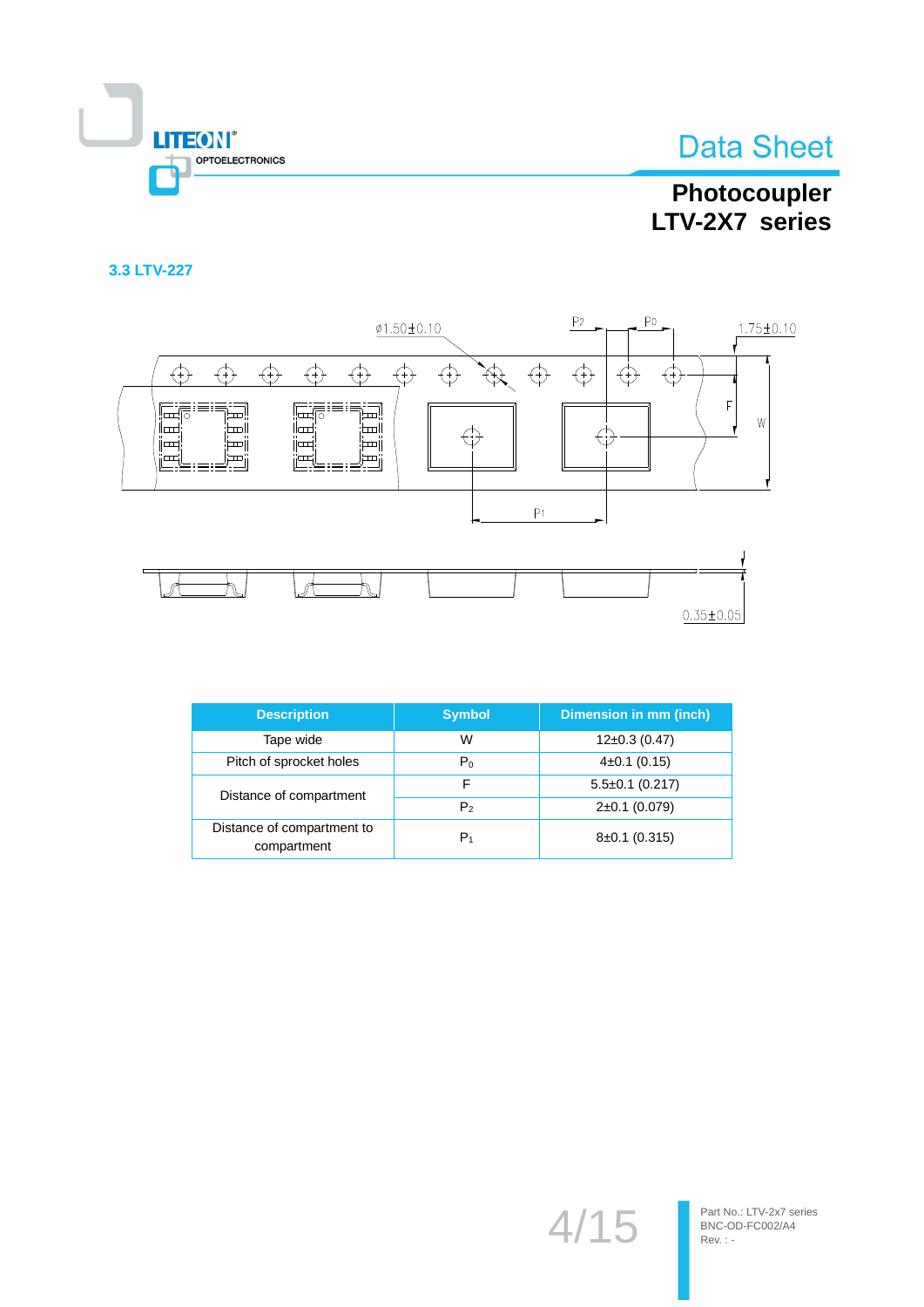

## Photocoupler LTV-2X7 series

## 3.4 LTV-247



| <b>Description</b>                        | <b>Symbol</b>  | <b>Dimension in mm (inch)</b> |
|-------------------------------------------|----------------|-------------------------------|
| Tape wide                                 | W              | $16\pm0.3(0.47)$              |
| Pitch of sprocket holes                   | $P_0$          | $4\pm0.1$ (0.15)              |
| Distance of compartment                   | F              | $7.5 \pm 0.1$ (0.217)         |
|                                           | P <sub>2</sub> | $2\pm0.1$ (0.079)             |
| Distance of compartment to<br>compartment | $P_1$          | $12\pm0.1$ (0.315)            |

### **3.5 Quantities per Reel**

| <b>Package Type</b> | <b>LTV-217</b> | <b>LTV-227</b> | <b>LTV-247</b> |
|---------------------|----------------|----------------|----------------|
| Quantities (pcs)    | 3000           | 2000           | 2000           |

 $5/15$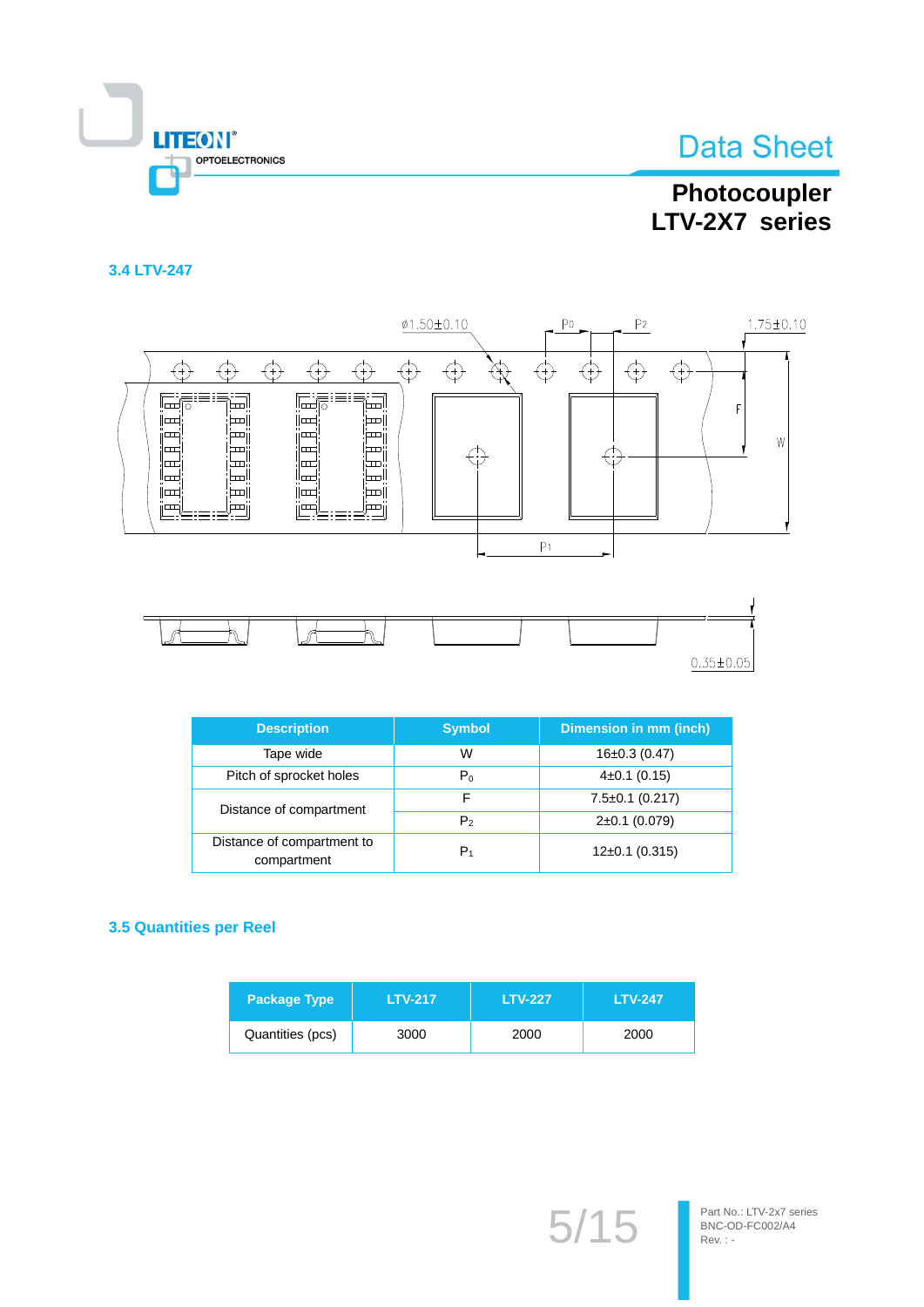

## Photocoupler LTV-2X7 series

## **4. RATING AND CHARACTERISTICS**

### 4.1 Absolute Maximum Ratings at Ta=25°C

| <b>Parameter</b>            |                                    | <b>Symbol</b>                    |                | <b>Unit</b>  |               |              |  |
|-----------------------------|------------------------------------|----------------------------------|----------------|--------------|---------------|--------------|--|
|                             |                                    |                                  | 217            | 227          | 247           |              |  |
|                             | <b>Forward Current</b>             | ΙF                               | 50             |              |               | mA           |  |
| Reverse Voltage             |                                    | $V_{R}$                          | 6              |              |               | $\vee$       |  |
| Input                       | Power Dissipation                  | P                                |                | 70           |               | mW           |  |
|                             | <b>Pulse Forward Current</b>       | $I_{FSM}$                        |                | 1            |               |              |  |
|                             | Junction Temperature               | $T_{\rm J}$                      | 125            |              |               | $^{\circ}C$  |  |
|                             | Collector - Emitter Voltage        |                                  | 80             |              |               | $\vee$       |  |
| Emitter - Collector Voltage |                                    | V <sub>ECO</sub>                 | $\overline{7}$ |              | V             |              |  |
| Output                      | <b>Collector Current</b>           | $I_{\rm C}$                      |                | 50           |               | mA           |  |
|                             | <b>Collector Power Dissipation</b> | $P_{C}$                          | 150            |              | 100           | mW           |  |
|                             | Junction Temperature               | T,                               | 125            |              | $^{\circ}C$   |              |  |
|                             | <b>Total Power Dissipation</b>     | $P_{\text{tot}}$                 | 200            |              | 170           | mW           |  |
| 1.                          | <b>Isolation Voltage</b>           | $V_{\text{iso}}$                 | 3750           |              | $V_{\rm rms}$ |              |  |
|                             | <b>Operating Temperature</b>       | $T_{\text{opt}}$                 |                | $-55 - +110$ |               | $^{\circ}$ C |  |
|                             | Storage Temperature                | $-55 - +150$<br>$T_{\text{stg}}$ |                |              | $^{\circ}C$   |              |  |
| 2.                          | Soldering Temperature              | $T_{sol}$                        |                | 260          |               | °C           |  |

1. AC For 1 Minute, R.H. =  $40 \sim 60\%$ 

Isolation voltage shall be measured using the following method.

- (1) Short between anode and cathode on the primary side and between collector and emitter on the secondary side.
- (2) The isolation voltage tester with zero-cross circuit shall be used.
- (3) The waveform of applied voltage shall be a sine wave.
- 2. For 10 Seconds

 $6/15$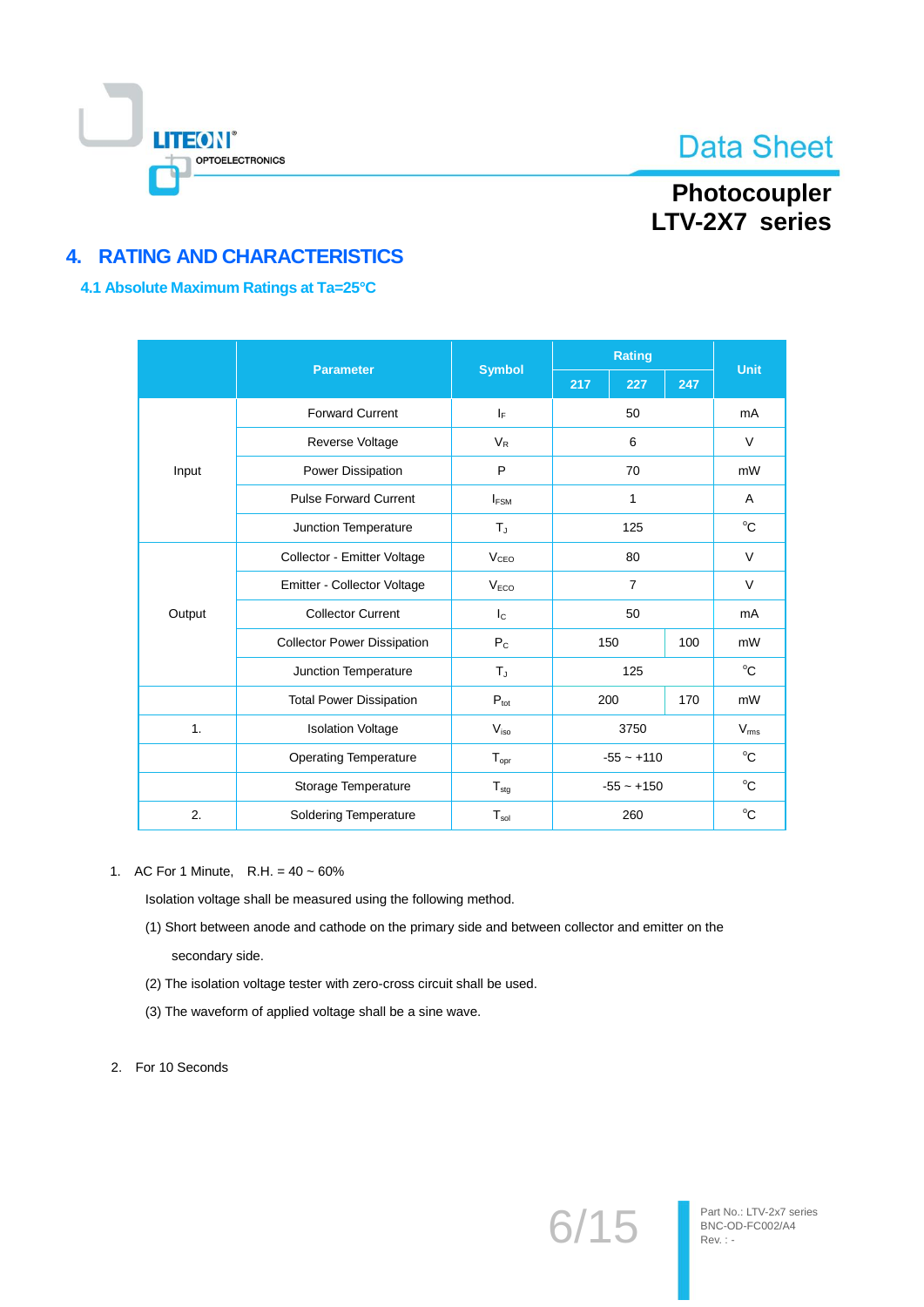# **LITEON®** OPTOELECTRONICS

# Photocoupler<br>LTV-2X7 series

|                                           | <b>Parameter</b>                                      | <b>Symb</b>               | Min.             | Typ.               | Max.                     | Unit          | <b>Test Condition</b>                |  |
|-------------------------------------------|-------------------------------------------------------|---------------------------|------------------|--------------------|--------------------------|---------------|--------------------------------------|--|
|                                           | Forward Voltage                                       | $V_F$                     |                  | 1.2                | 1.4                      | V             | $I_F=20mA$                           |  |
| Input                                     | <b>Reverse Current</b>                                | $\mathsf{I}_{\mathsf{R}}$ |                  |                    | 10                       | μA            | $V_R = 4V$                           |  |
|                                           | <b>Terminal Capacitance</b>                           | $C_t$                     | —                | 30                 | 250                      | pF            | $V=0$ , $f=1KHz$                     |  |
|                                           | <b>Collector Dark Current</b>                         | ICEO                      |                  |                    | 100                      | nA            | $V_{CE} = 20V, I_F = 0$              |  |
| Output                                    | <b>Collector-Emitter</b><br>Breakdown Voltage         | <b>BV<sub>CEO</sub></b>   | 80               |                    |                          | V             | $I_C = 0.1$ mA, $I_F = 0$            |  |
|                                           | Emitter-Collector<br>Breakdown Voltage                | BV <sub>ECO</sub>         | $\overline{7}$   |                    |                          | V             | $I_E=10\mu A$ , $I_F=0$              |  |
|                                           | <b>Collector Current</b>                              | $I_{\rm C}$               | 2.5              |                    | 30                       | mA            | $I_F = 5mA$                          |  |
|                                           | <b>Current Transfer Ratio</b><br>1.                   | <b>CTR</b>                | 50               |                    | 600                      | $\frac{0}{0}$ | $V_{CE} = 5V$                        |  |
|                                           | <b>Collector-Emitter</b><br><b>Saturation Voltage</b> | $V_{CE(sat)}$             |                  |                    | 0.4                      | $\vee$        | $I_F = 8mA$<br>$IC=2.4mA$            |  |
|                                           | <b>Isolation Resistance</b>                           | $R_{iso}$                 | $5\times10^{10}$ | $1 \times 10^{11}$ |                          | Ω             | DC500V,<br>$40 \sim 60\%$ R.H.       |  |
| <b>TRANSFER</b><br><b>CHARACTERISTICS</b> | <b>Floating Capacitance</b>                           | Cf                        | $\equiv$         | 0.6                | $\mathbf{1}$             | pF            | $V=0$ , f=1MHz                       |  |
|                                           | Response Time (Rise)                                  | tr                        |                  | $\overline{2}$     | 18                       | $\mu$ S       | $V_{CE} = 10V$ ,                     |  |
|                                           | Response Time (Fall)                                  | tf                        |                  | 3                  | 18                       | $\mu s$       | $IC=2mA$                             |  |
|                                           | Turn-On Time                                          | <b>T</b> <sub>ON</sub>    |                  | $\sqrt{3}$         |                          | $\mu$ S       | $R_L = 100\Omega$ ,                  |  |
|                                           | Turn-Off Time                                         | TOFF                      |                  | 3                  |                          | μS            | $f=100Hz$                            |  |
|                                           | Turn-On Time                                          | $t_{ON}$                  | $\equiv$         | $\overline{2}$     | $\overline{\phantom{0}}$ | $\mu$ S       |                                      |  |
|                                           | Storage Time                                          | Ts                        |                  | 25                 | -                        | $\mu$ S       | $V_{CE} = 5V$ , I <sub>C</sub> =16mA |  |
|                                           | Turn-Off Time                                         | $t_{\text{OFF}}$          |                  | 40                 |                          | $\mu$ S       | $R_L = 1.9K\Omega$                   |  |

## 4.2 ELECTRICAL OPTICAL CHARACTERISTICS at Ta=25°C

$$
1. \ \mathrm{CTR} = \frac{I_{\mathrm{C}}}{I_{\mathrm{F}}} \times 100\%
$$

 $7/15$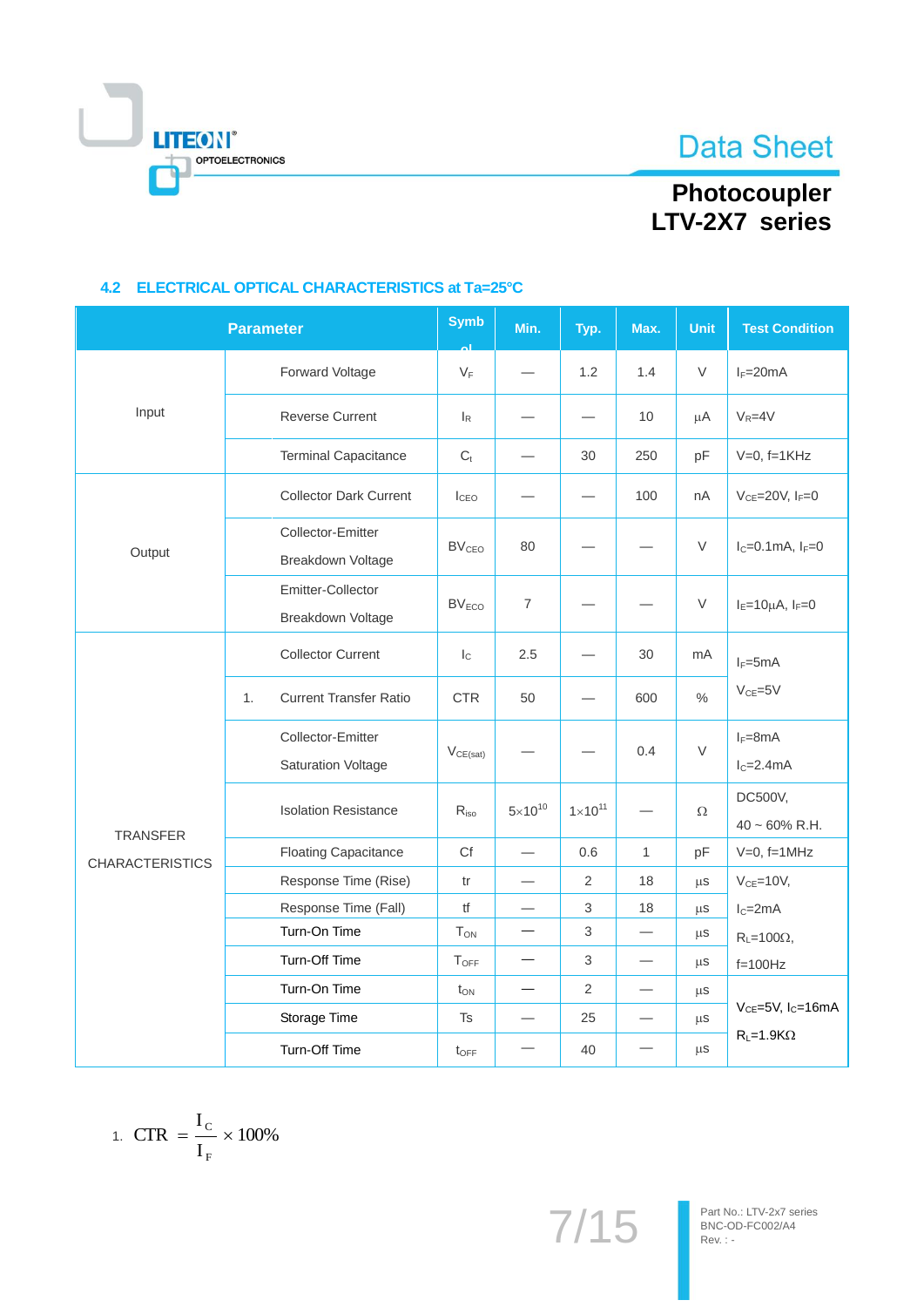

# Photocoupler<br>LTV-2X7 series

## 5. RANK TABLE OF CURRENT TRANSFER RATIO CTR

| <b>MODEL NO.</b> | <b>CTR Rank</b>             | <b>Min</b> | <b>Max</b> | <b>Condition</b>                               |
|------------------|-----------------------------|------------|------------|------------------------------------------------|
|                  | A                           | 80         | 160        |                                                |
|                  | A <sub>1</sub>              | 100        | 160        |                                                |
| <b>LTV-217</b>   | в                           | 130        | 260        |                                                |
|                  | С                           | 200        | 400        |                                                |
|                  | D                           | 300        | 600        | $I_F$ =5mA, $V_{CF}$ =5V, Ta=25 <sup>o</sup> C |
|                  | A or B or C or D or No mark | 50         | 600        |                                                |
|                  | в                           | 130        | 260        |                                                |
| <b>LTV-227</b>   | С                           | 200        | 400        |                                                |
|                  | B or C or No mark           | 50         | 600        |                                                |
| <b>LTV-247</b>   | No mark                     | 100        | 600        |                                                |

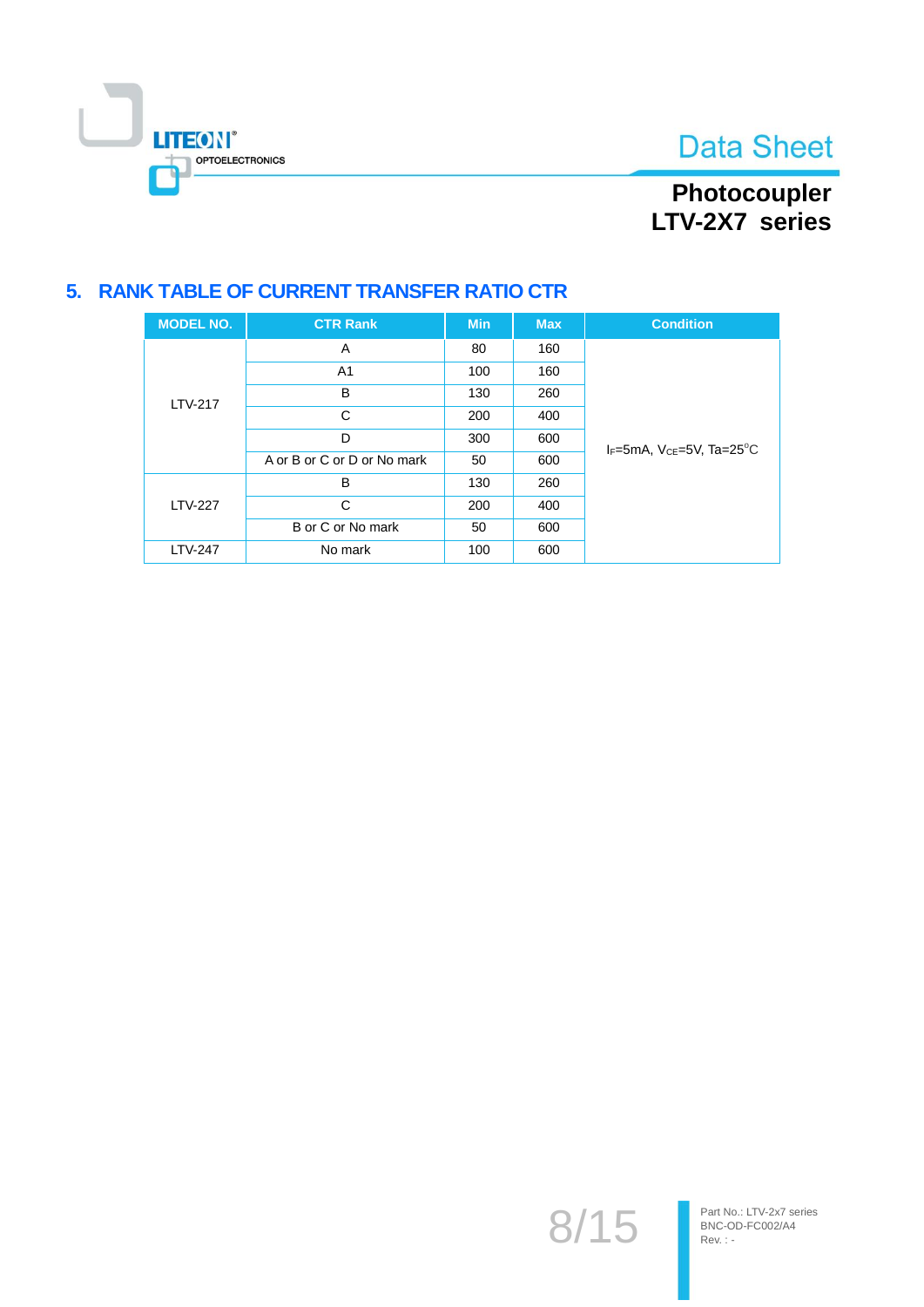

# Photocoupler LTV-2X7 series

#### **CHARACTERISTICS CURVES (TYPICAL PERFORMANCE)**  $6.$



Figure 3. Forward Current vs. Forward Voltage



Figure 5. Pulse Forward Current vs. Duty Cycle Ratio





Figure 4. Forward Voltage Temperature Coefficient vs.



Figure 6. Pulse Forward Current vs. Pulse Forward

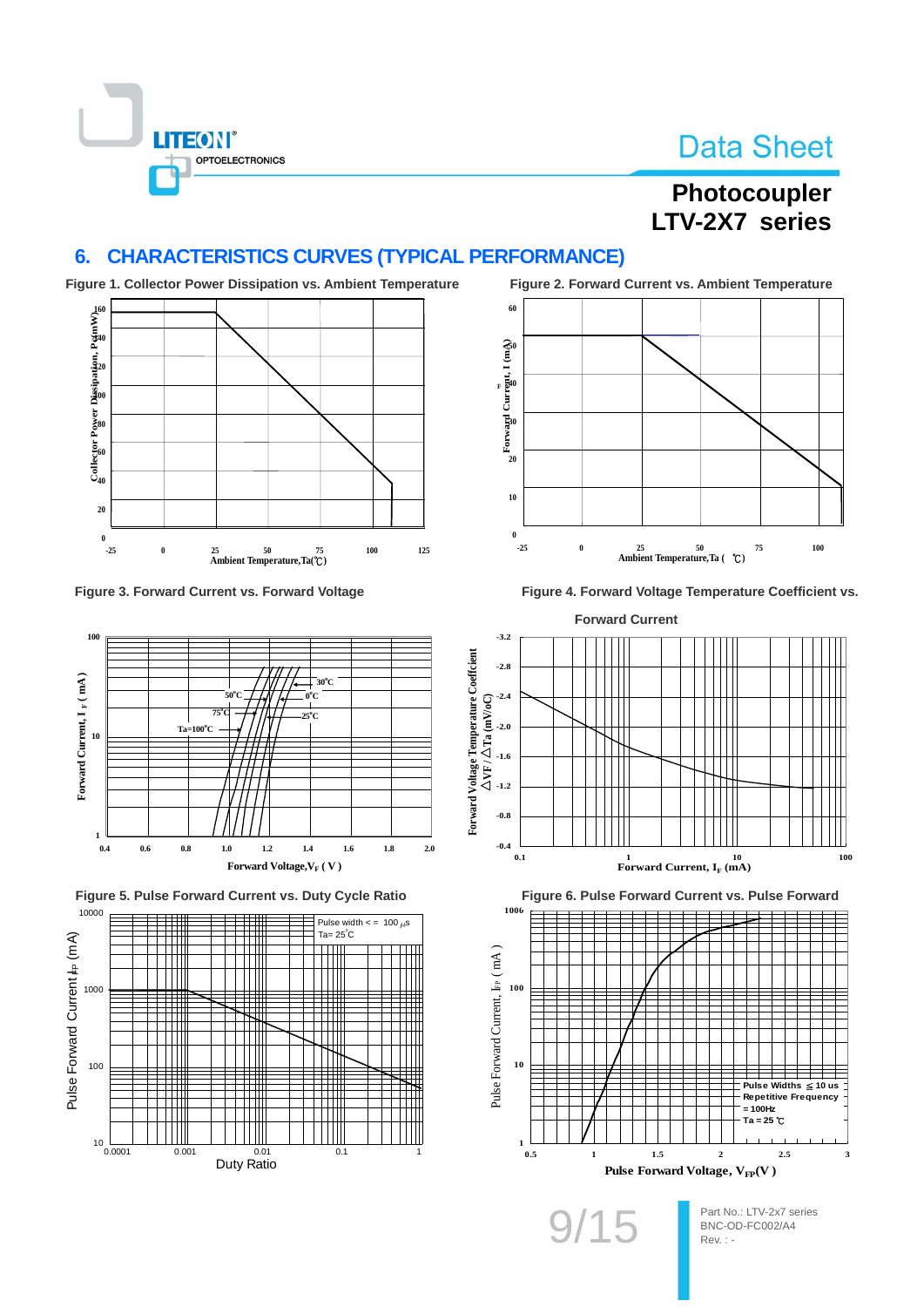

## Photocoupler LTV-2X7 series

Current  $\overline{\mathbf{s}}$  $4.5$  $\overline{4}$ Collect-Emitt Voltage,  $V_{CE}(V)$ <br>  $\therefore$   $\therefore$   $\therefore$   $\therefore$   $\therefore$   $\therefore$   $\therefore$   $\therefore$   $\therefore$   $\therefore$   $\therefore$   $\therefore$   $\therefore$   $\therefore$   $\therefore$   $\therefore$   $\therefore$   $\therefore$   $\therefore$   $\therefore$   $\therefore$   $\therefore$   $\therefore$   $\therefore$   $\therefore$   $\therefore$   $\therefore$   $\therefore$   $\therefore$   $\therefore$   $\therefore$   $\$ Ĕ ¥ Ê  $\overline{1}$  $0.5$  $\overline{0}$  $\overline{2}$  $\overline{16}$  $12^{12}$  $14$  $16$  $18$  $\mathbf{0}$  $\overline{A}$  $\overline{\mathbf{x}}$  $\overline{2}$ Forward Current,  $I_F$  (mA)

Figure 7. Collector-Emitter Saturation Voltage vs. Forward

#### Figure 9. Collector Current vs. Small Collector-Emitter



Figure 11. Collector Dark Current vs. Ambient Temperature



Figure 8. Collector Current vs. Collector-Emitter



Figure 10. Normalized CTR vs. Forward Current







10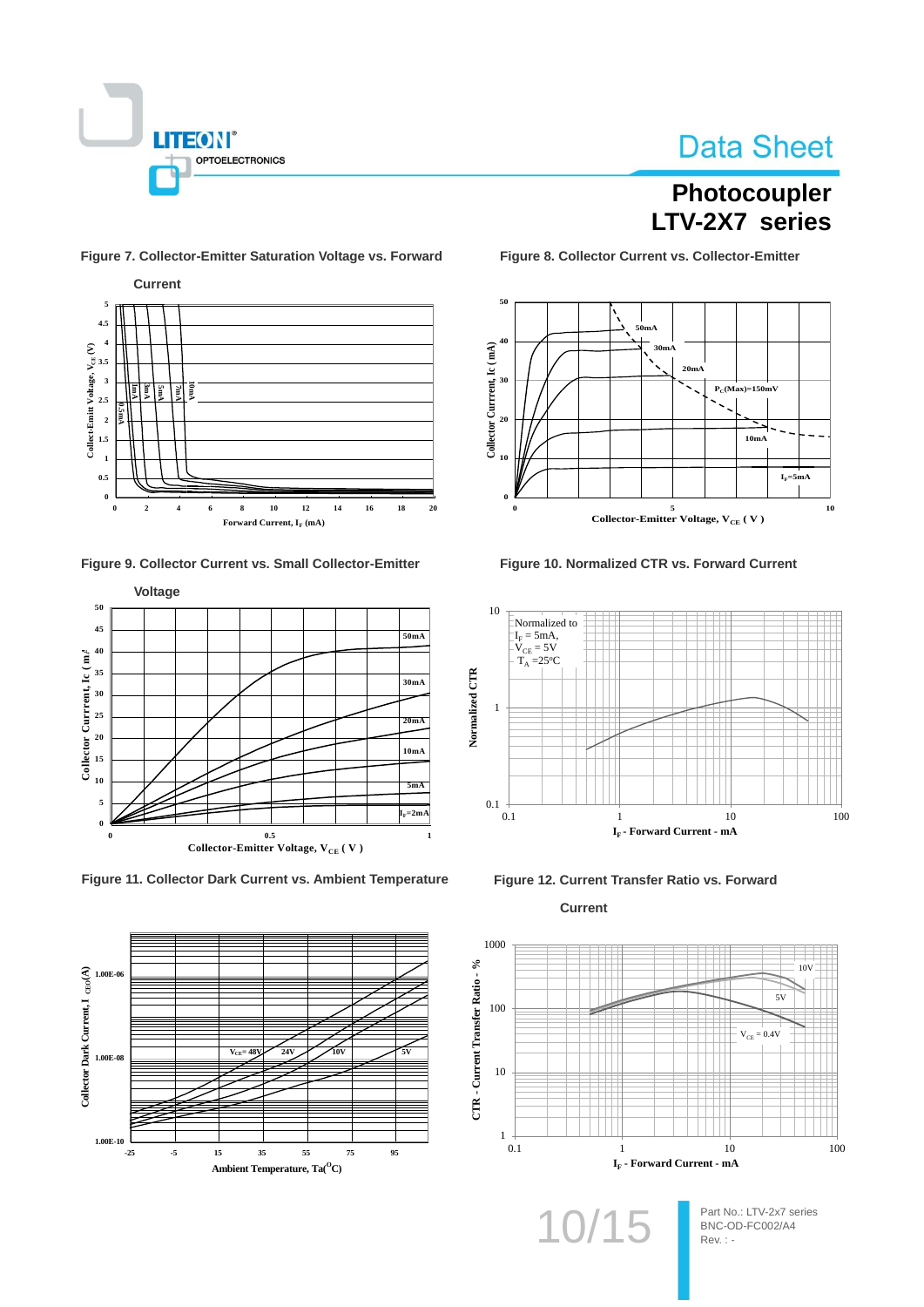

# Photocoupler LTV-2X7 series

## $10\,$ Normalized to

Figure 13. Normalized CTR vs. Ambient Temperature



Figure 15. Collector Current vs. Ambient Temperature



Figure 17. Switching Time vs. Ambient Temperature



#### Figure 14. Collector-Emitter Saturation Voltage vs.

#### **Ambient Temperature**



Figure 16. Switching Time vs. Load Resistance



**Figure 18. Frequency Response** 



 $11/1!$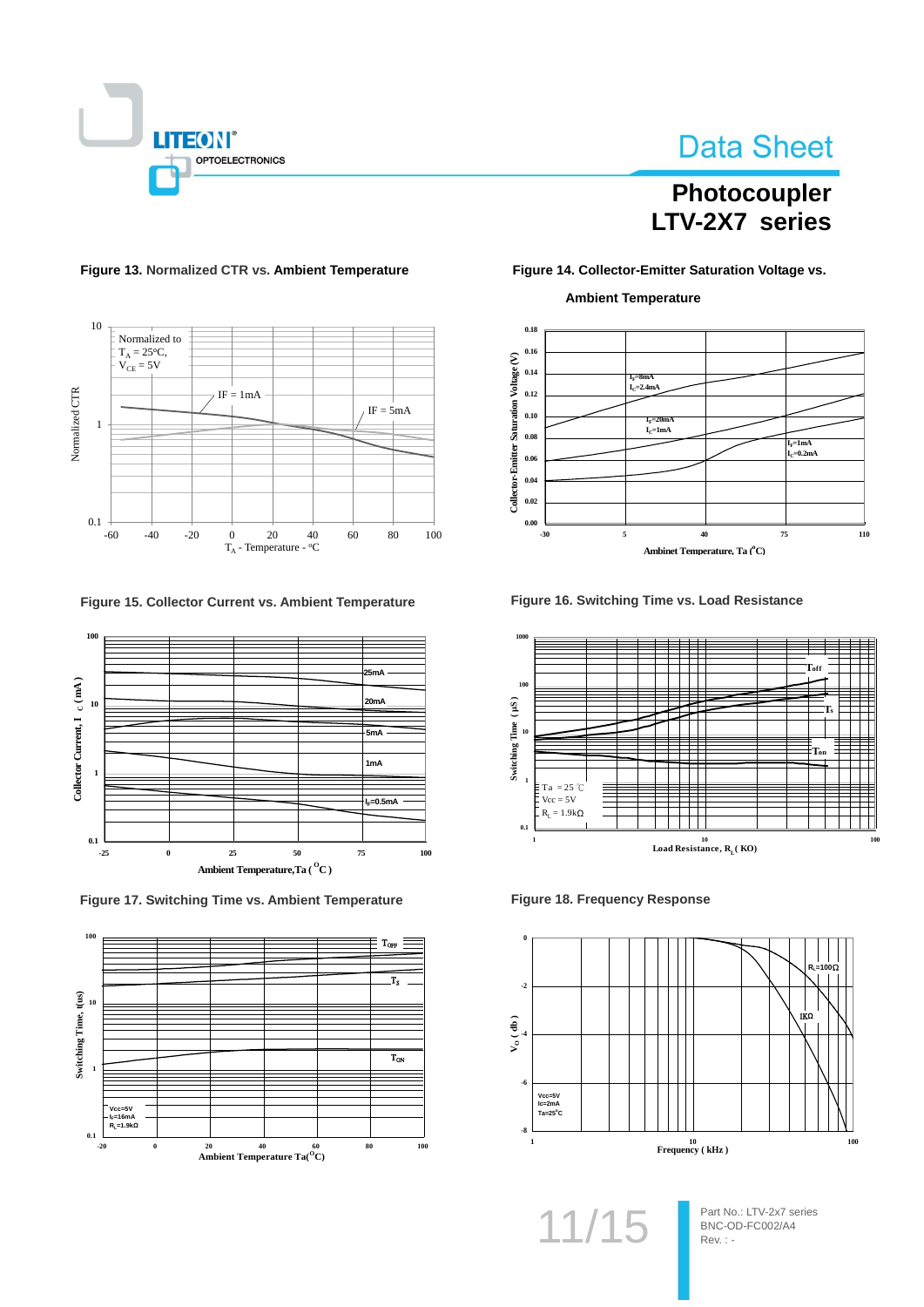

## Photocoupler LTV-2X7 series

## 7. SWITCHING TIME TEST CIRCUIT





## 8. TEMPERATURE PROFILE OF SOLDERING

#### 8.1 IR Reflow soldering (JEDEC-STD-020C compliant)

One time soldering reflow is recommended within the condition of temperature and time profile shown below. Do not solder more than three times.

| Profile item                           | Conditions               |
|----------------------------------------|--------------------------|
| Preheat                                |                          |
| - Temperature Min (T <sub>Smin</sub> ) | $150^{\circ}$ C          |
| - Temperature Max $(T_{\text{Smax}})$  | $200^{\circ}$ C          |
| - Time (min to max) (ts)               | $90±30$ sec              |
| Soldering zone                         |                          |
| - Temperature $(TL)$                   | $217^{\circ}$ C          |
| - Time (t <sub>L</sub> )               | $60 - 100$ sec           |
| Peak Temperature (T <sub>P</sub> )     | $260^{\circ}$ C          |
| Ramp-up rate                           | $3^{\circ}$ C / sec max. |
| Ramp-down rate                         | $3-6^{\circ}$ C / sec    |

 $12/15$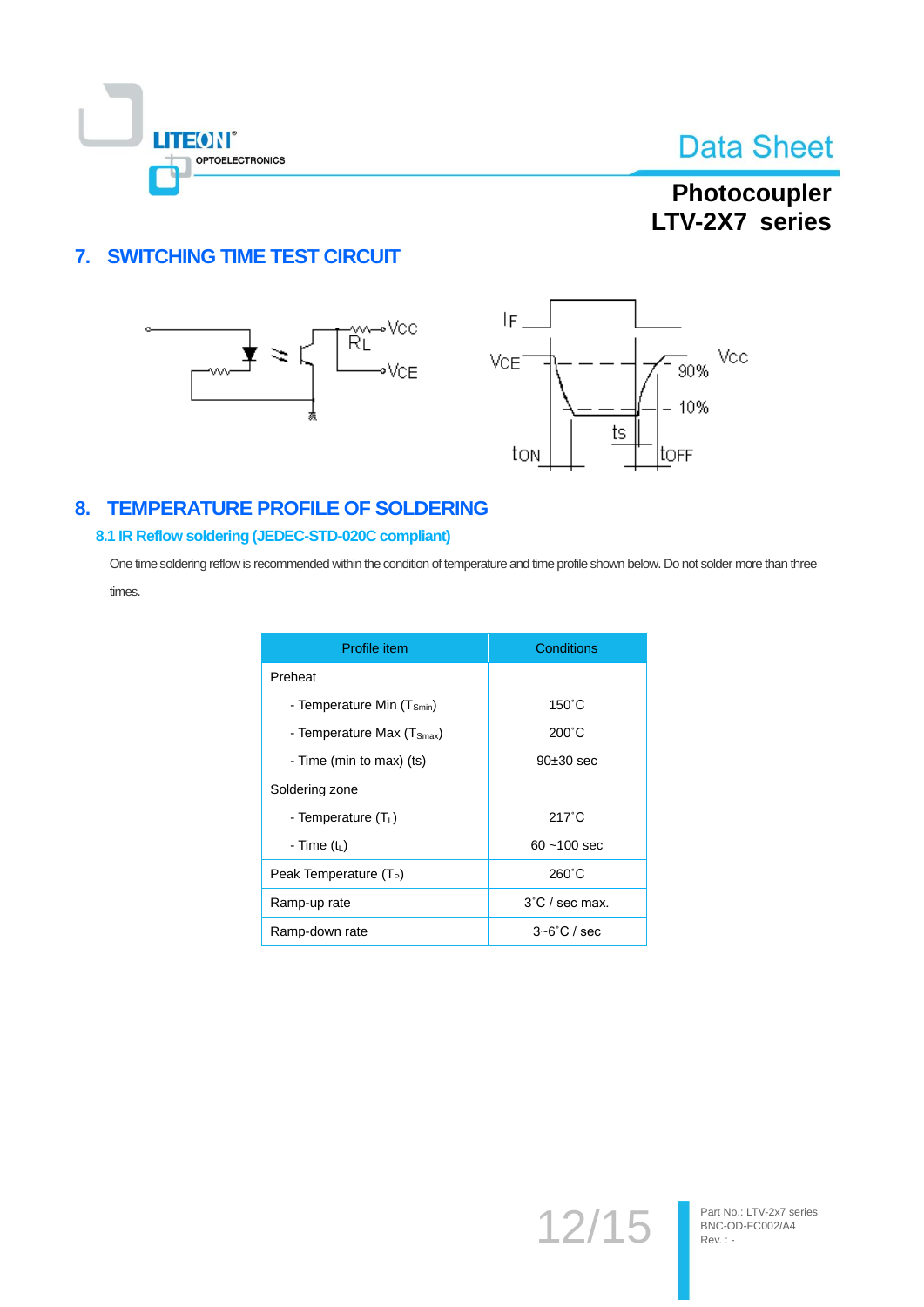

## Photocoupler LTV-2X7 series



### 8.2 Wave soldering (JEDEC22A111 compliant)

One time soldering is recommended within the condition of temperature.

Temperature: 260+0/-5°C

Time: 10 sec.

Preheat temperature: 25 to 140°C

Preheat time: 30 to 80 sec.

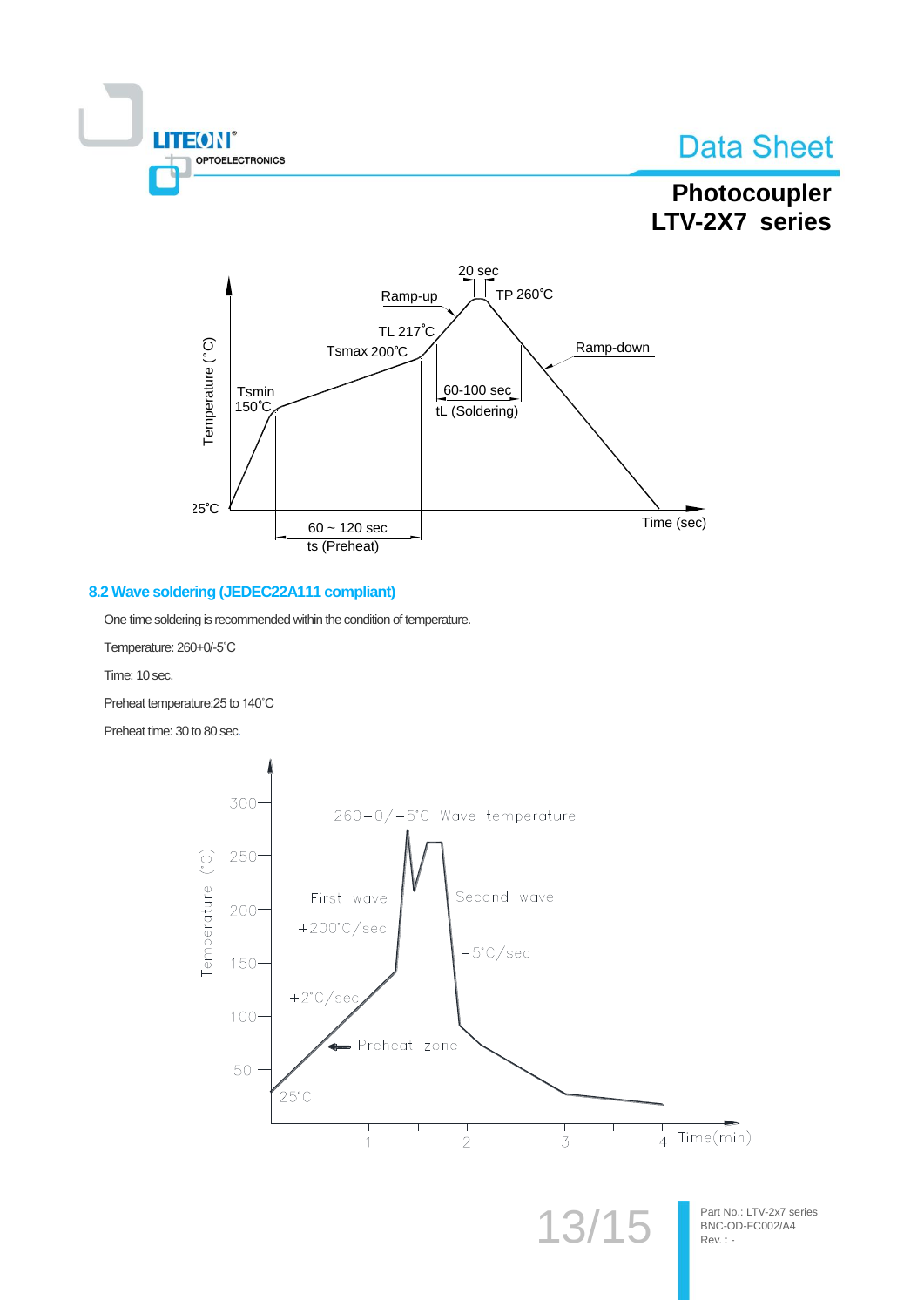



# Photocoupler<br>LTV-2X7 series

#### 8.3 Hand soldering by soldering iron

Allow single lead soldering in every single process. One time soldering is recommended.

Temperature: 380+0/-5°C

Time: 3 sec max.

## 9. RRECOMMENDED FOOT PRINT PATTERNS (MOUNT PAD)



**9.2 LTV-227** 



9.3 LTV-247